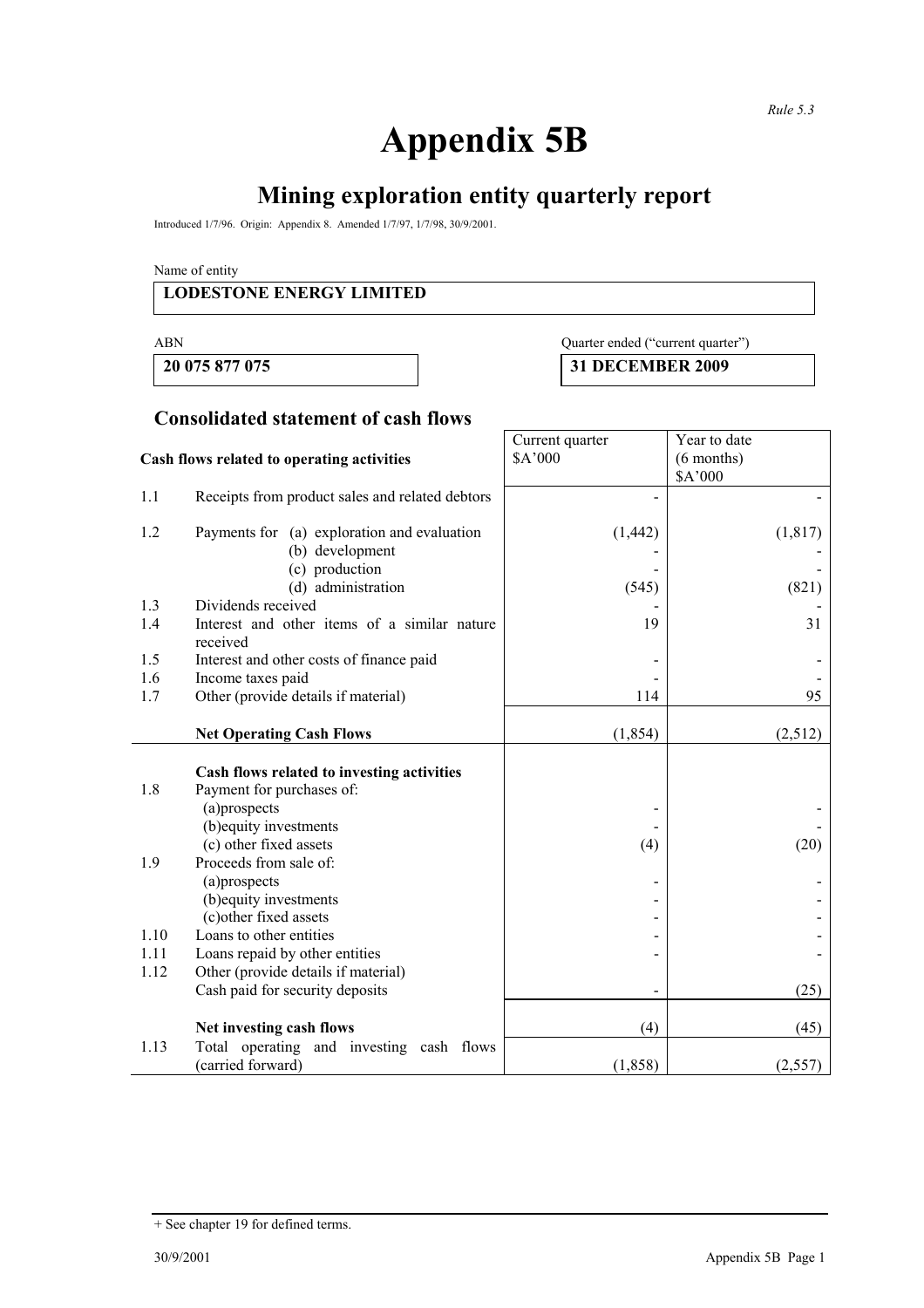| 1.13 | Total operating and investing cash flows<br>(brought forward) | (1, 858) | (2, 557) |
|------|---------------------------------------------------------------|----------|----------|
|      |                                                               |          |          |
|      | Cash flows related to financing activities                    |          |          |
| 1.14 | Proceeds from issues of shares, options, etc.                 | 1,950    | 1,957    |
| 1.15 | Proceeds from sale of forfeited shares                        |          |          |
| 1.16 | Proceeds from borrowings                                      | -        |          |
| 1.17 | Repayment of borrowings                                       |          |          |
| 1.18 | Dividends paid                                                |          |          |
| 1.19 | Other – Share issue costs                                     | (14)     | (14)     |
|      | Proceeds from royalty sale                                    |          | 2,249    |
|      | Net financing cash flows                                      | 1,936    | 4,192    |
|      | Net increase (decrease) in cash held                          | 78       | 1,635    |
| 1.20 | Cash at beginning of quarter/year to date                     | 4,913    | 3,356    |
| 1.21 | Exchange rate adjustments to item 1.20                        |          |          |
| 1.22 | Cash at end of quarter                                        | 4,991    | 4,991    |

### **Payments to directors of the entity and associates of the directors Payments to related entities of the entity and associates of the related entities**

|      |                                                                  | Current quarter<br>\$A'000 |
|------|------------------------------------------------------------------|----------------------------|
| 1.23 | Aggregate amount of payments to the parties included in item 1.2 |                            |
| 1.24 | Aggregate amount of loans to the parties included in item 1.10   | Nil                        |

1.25 Explanation necessary for an understanding of the transactions

## **Non-cash financing and investing activities**

2.1 Details of financing and investing transactions which have had a material effect on consolidated assets and liabilities but did not involve cash flows

Nil

2.2 Details of outlays made by other entities to establish or increase their share in projects in which the reporting entity has an interest

Nil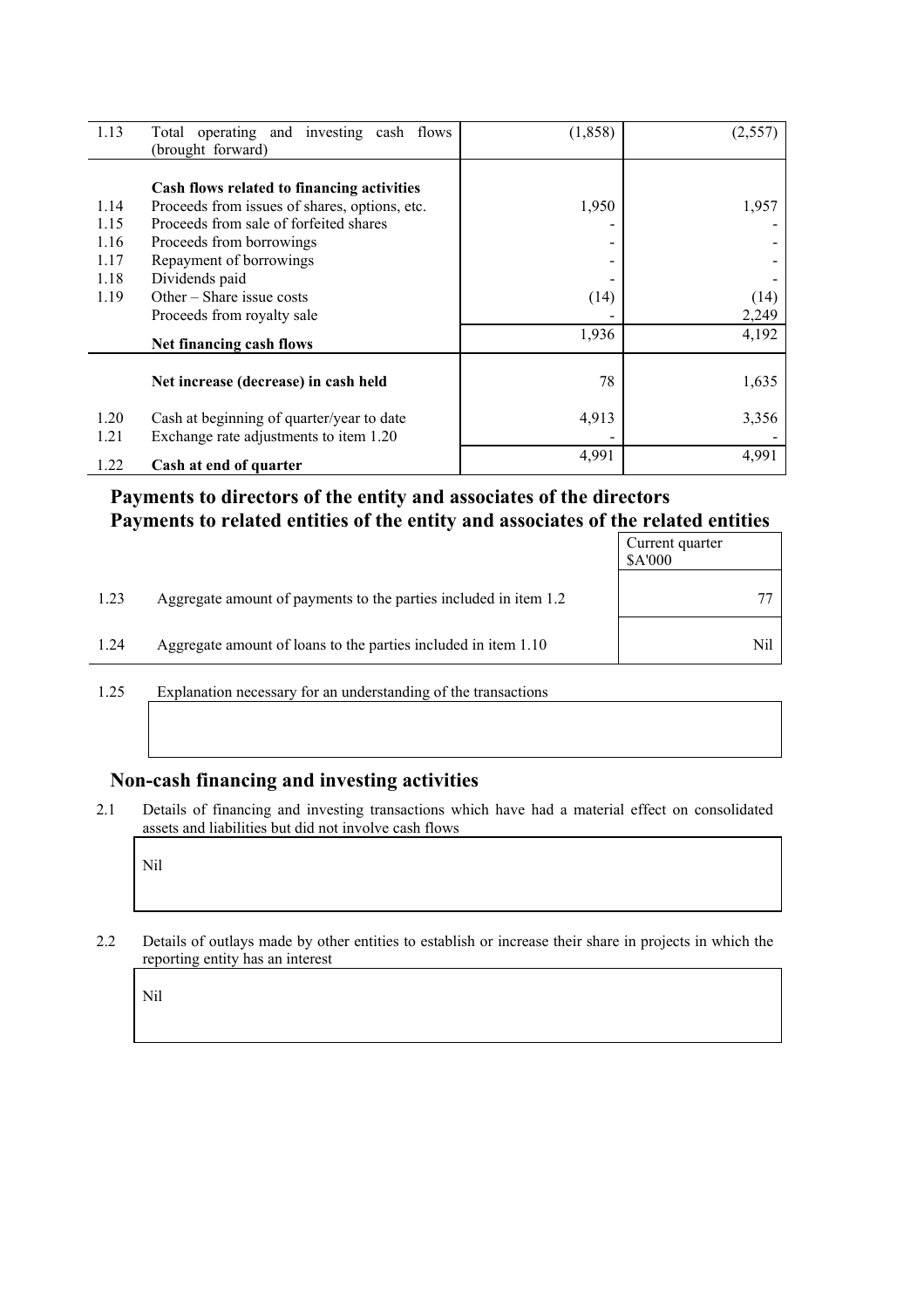#### **Financing facilities available**

*Add notes as necessary for an understanding of the position.* 

|     |                             | Amount available<br>\$A'000 | Amount used<br>\$A'000 |
|-----|-----------------------------|-----------------------------|------------------------|
| 3.1 | Loan facilities             | Nil                         | Nil                    |
| 3.2 | Credit standby arrangements | Nil                         | Nil                    |

# **Estimated cash outflows for next quarter**

| 4.2 | Development  | - |
|-----|--------------|---|
|     | <b>Total</b> |   |

# **Reconciliation of cash**

|     | Reconciliation of cash at the end of the quarter (as<br>shown in the consolidated statement of cash flows) to<br>the related items in the accounts is as follows. | Current quarter<br>A'000 | Previous quarter<br>\$A'000 |
|-----|-------------------------------------------------------------------------------------------------------------------------------------------------------------------|--------------------------|-----------------------------|
| 5.1 | Cash on hand and at bank                                                                                                                                          | 11                       | 27                          |
| 5.2 | Deposits at call                                                                                                                                                  | 4,980                    | 4,940                       |
| 5.3 | Bank overdraft                                                                                                                                                    |                          |                             |
| 5.4 | Other (provide details) $-$ Escrow account                                                                                                                        |                          |                             |
|     | Total: cash at end of quarter (item 1.22)                                                                                                                         | 4,991                    | 4.913                       |

#### **Changes in interests in mining tenements**

|     |                                                                     | Tenement<br>reference            | Nature of interest<br>(note (2)) | Interest at<br>beginning<br>of quarter | Interest at<br>end of<br>quarter |
|-----|---------------------------------------------------------------------|----------------------------------|----------------------------------|----------------------------------------|----------------------------------|
| 6.1 | Interests in mining<br>tenements relinquished,<br>reduced or lapsed | Nil                              |                                  |                                        |                                  |
| 6.2 | Interests in mining<br>tenements acquired or<br>increased           | EPC 1644<br>EPC 1789<br>EPC 1795 |                                  | $0\%$<br>$0\%$<br>$0\%$                | 50%<br>50%<br>50%                |

<sup>+</sup> See chapter 19 for defined terms.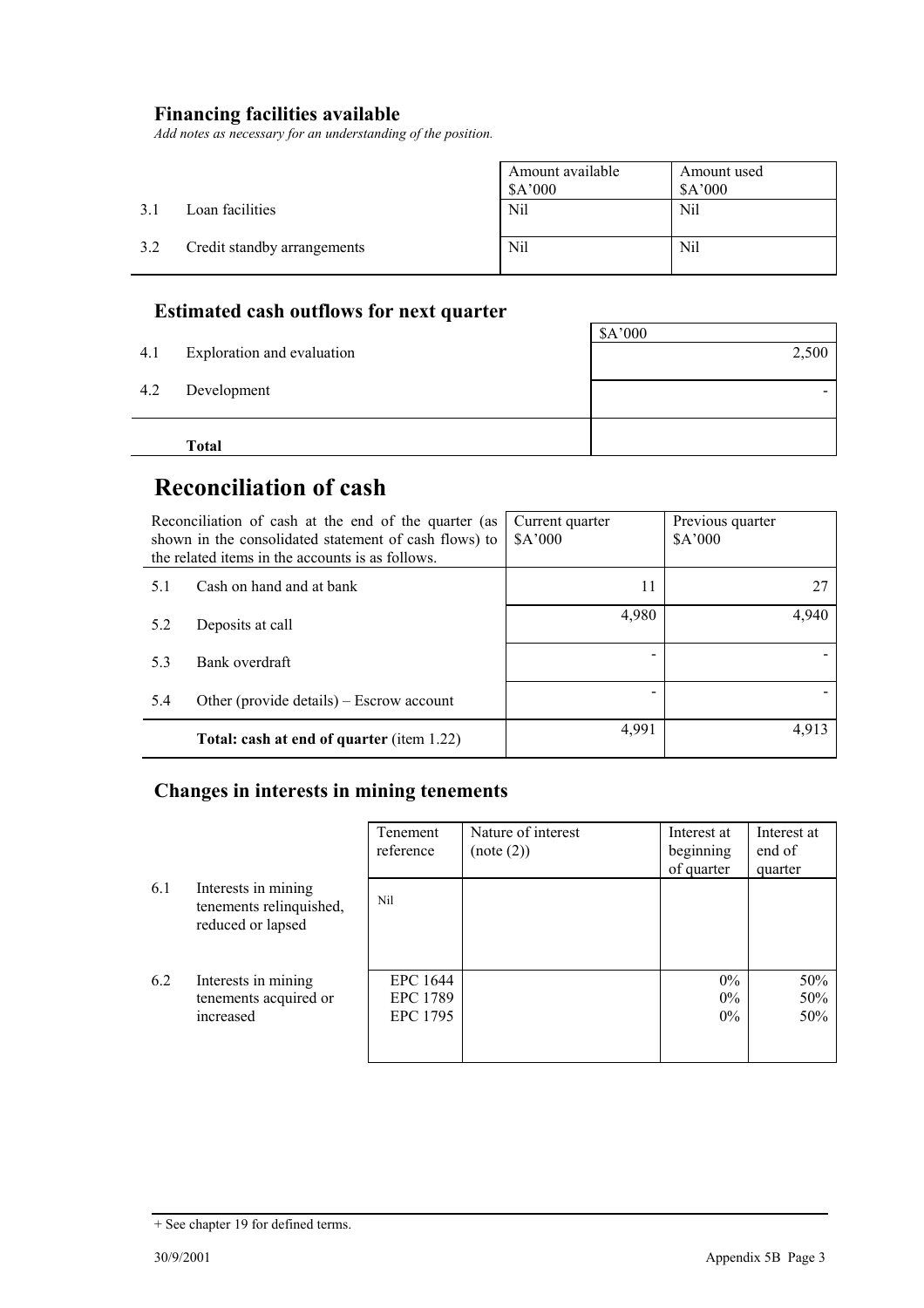#### **Issued and quoted securities at end of current quarter**

*Description includes rate of interest and any redemption or conversion rights together with prices and dates.* 

|      |                                            | Total number | Number quoted            | Issue price per<br>security (see note<br>$3)$ (cents) | Amount paid up per<br>security (see note 3)<br>(cents) |
|------|--------------------------------------------|--------------|--------------------------|-------------------------------------------------------|--------------------------------------------------------|
| 7.1  | Preference                                 |              |                          |                                                       |                                                        |
|      | <sup>+</sup> securities                    |              |                          |                                                       |                                                        |
|      | (description)                              |              |                          |                                                       |                                                        |
| 7.2  | Changes during                             |              |                          |                                                       |                                                        |
|      | quarter                                    |              |                          |                                                       |                                                        |
|      | (a) Increases                              |              |                          |                                                       |                                                        |
|      | through issues                             |              |                          |                                                       |                                                        |
|      | (b) Decreases                              |              |                          |                                                       |                                                        |
|      | through returns of                         |              |                          |                                                       |                                                        |
|      | capital, buy-backs,                        |              |                          |                                                       |                                                        |
| 7.3  | redemptions<br>+Ordinary                   | 211,509,529  | 208,509,529              | Fully paid                                            | Fully paid                                             |
|      | securities                                 |              |                          |                                                       |                                                        |
| 7.4  | Changes during                             |              |                          |                                                       |                                                        |
|      | quarter                                    |              |                          |                                                       |                                                        |
|      | (a) Increases                              | 10,000,000   | 10,000,000               | 19.5 cents                                            | Fully paid                                             |
|      | through issues                             |              |                          |                                                       |                                                        |
|      | (b) Decreases                              |              |                          |                                                       |                                                        |
|      | through returns of                         |              |                          |                                                       |                                                        |
|      | capital, buy-backs                         |              |                          |                                                       |                                                        |
|      | (c) Increase                               |              |                          |                                                       |                                                        |
|      | through options                            |              |                          |                                                       |                                                        |
|      | exercised<br><sup>+</sup> Convertible debt | N/A          |                          |                                                       |                                                        |
| 7.5  | securities                                 |              |                          |                                                       |                                                        |
|      | (description)                              |              |                          |                                                       |                                                        |
| 7.6  | Changes during                             |              |                          |                                                       |                                                        |
|      | quarter                                    |              |                          |                                                       |                                                        |
|      | (a) Increases                              |              |                          |                                                       |                                                        |
|      | through issues                             |              |                          |                                                       |                                                        |
|      | (b) Decreases                              |              |                          |                                                       |                                                        |
|      | through securities                         |              |                          |                                                       |                                                        |
|      | matured, converted                         |              |                          |                                                       |                                                        |
| 7.7  | <b>Options</b>                             |              |                          | Exercise price                                        | Expiry date                                            |
|      | (description and<br>conversion factor)     | 501,000      | -                        | 20 cents                                              | 27/01/11                                               |
|      |                                            | 10,000,000   | -                        | 7 cents                                               | 10/08/10                                               |
|      |                                            | 2,000,000    | -                        | 7 cents                                               | 08/04/11                                               |
|      |                                            | 9,000,000    | -                        | 20 cents                                              | 15/05/11                                               |
|      |                                            | 1,900,000    | $\overline{\phantom{0}}$ | 7 cents                                               | 26/06/11                                               |
|      |                                            | 11,000,000   | $\overline{\phantom{0}}$ | 20 cents                                              | 26/06/11                                               |
| 7.8  | Issued during<br>quarter                   |              |                          |                                                       |                                                        |
| 7.9  | <b>Exercised</b> during                    |              |                          |                                                       |                                                        |
|      | quarter                                    |              |                          |                                                       |                                                        |
| 7.10 | Expired during<br>quarter                  |              |                          |                                                       |                                                        |